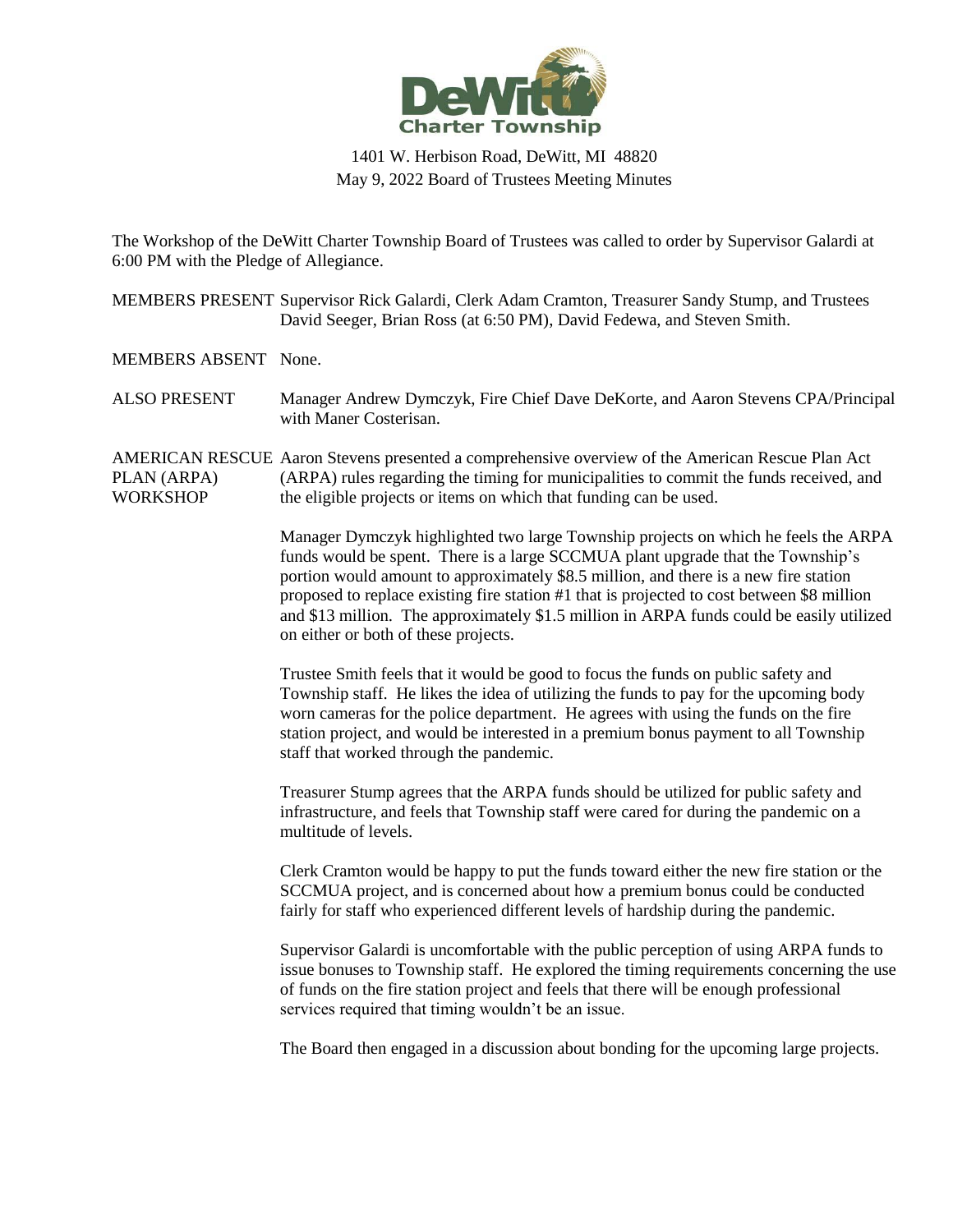ADJOURNMENT **Seeger moved, Ross seconded, to adjourn 6:54 PM.** 

**Motion voted and carried.** 

Respectfully submitted,

 $\overline{\mathcal{L}}$ 

 $\overline{\mathcal{L}}$ 

Adam Cramton, Clerk Rick Galardi, Supervisor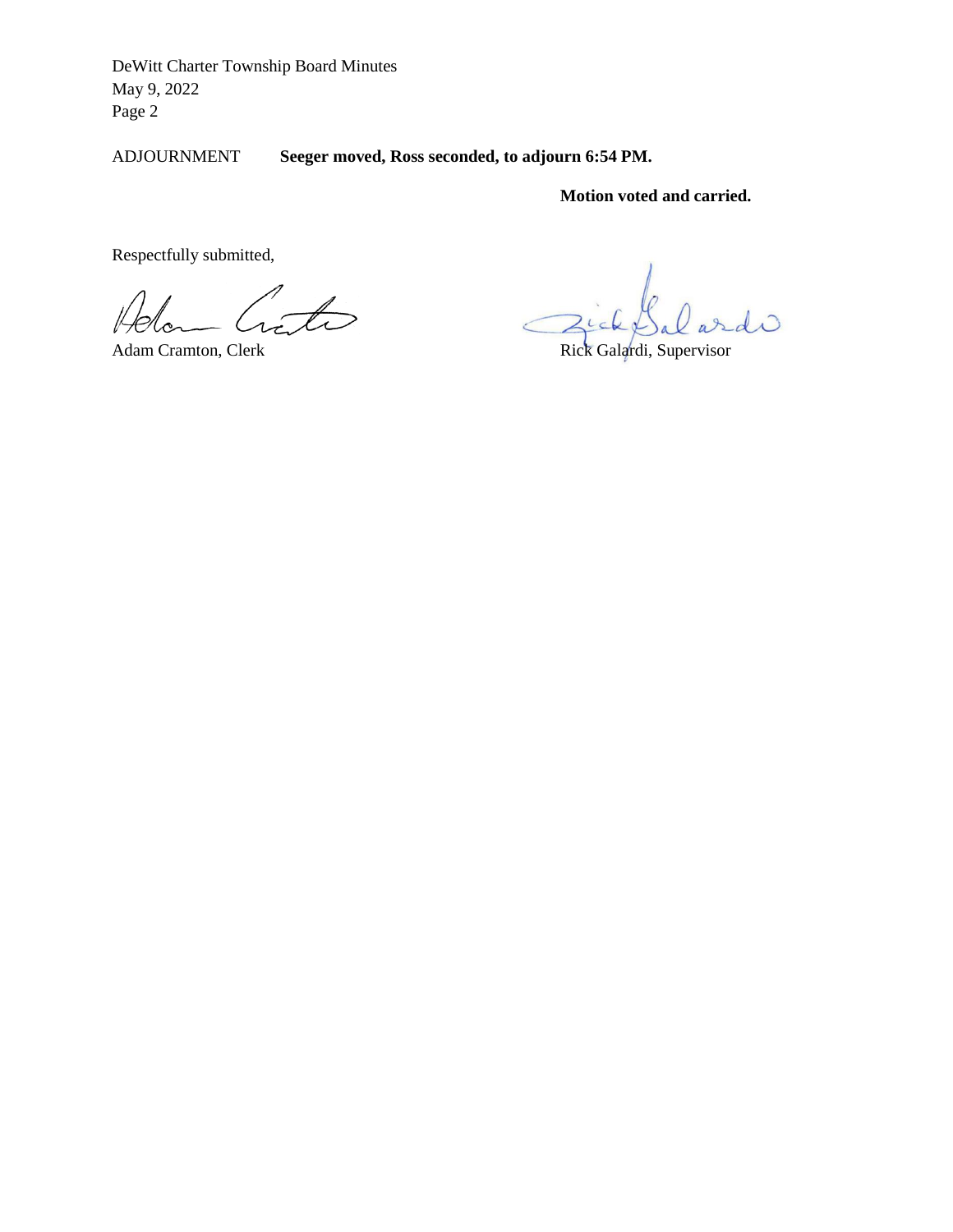

## 1401 W. Herbison Road, DeWitt, MI 48820 May 9, 2022 Board of Trustees Meeting Minutes

The Regular Meeting of the DeWitt Charter Township Board of Trustees was called to order by Supervisor Galardi at 7:01 PM with the Pledge of Allegiance.

MEMBERS PRESENT Supervisor Rick Galardi, Clerk Adam Cramton, Treasurer Sandy Stump, and Trustees David Seeger, Brian Ross, David Fedewa, and Steven Smith.

MEMBERS ABSENT None.

ALSO PRESENT Manager Andrew Dymczyk, Police Lieutenant Jason Jones, Fire Chief Dave DeKorte, Aaron Stevens CPA/Principal with Maner Costerisan, and several residents.

AGENDA **Smith moved, Ross seconded, to approve the agenda.**

**AYES: Smith, Ross, Stump, Fedewa, Seeger, Cramton, Galardi. NAYS: None. ABSENT: None. Motion carried.**

CONSENT AGENDA **Fedewa moved, Seeger seconded, to approve the Consent Agenda which included the following: Board of Trustees Regular Meeting draft minutes, April 25, 2022; and General Vouchers 74138-74194.**

> **AYES: Ross, Fedewa, Stump, Smith, Seeger, Cramton, Galardi. NAYS: None. ABSENT: None. Motion carried.**

## PUBLIC COMMENT None.

PRESENTATION

| <b>FRESEIVIATION</b>               |                                                                                                                                                                                                                                                                                                                                                                                                            |
|------------------------------------|------------------------------------------------------------------------------------------------------------------------------------------------------------------------------------------------------------------------------------------------------------------------------------------------------------------------------------------------------------------------------------------------------------|
| 2021 DeWitt Charter                | Maner Costerisan has completed their audit of the DeWitt Charter Township's                                                                                                                                                                                                                                                                                                                                |
| Township Audit                     | 12/31/2021 financial statements. Aaron Stevens, CPA, and Principal with Maner                                                                                                                                                                                                                                                                                                                              |
| Results<br>Aaron Stevens,          | Costerisan, presented the reports and reviewed the financial highlights for the Board.                                                                                                                                                                                                                                                                                                                     |
| CPA/Principal, Maner<br>Costerisan | An annual financial audit provides an independent opinion of the township's financial<br>statements, operations, and cash flows. The audit provides reassurance to the community<br>that the township's financial statements provide a clear and accurate picture of the<br>De Witt Charter Township's finances. The Township continues to perform admirably<br>with its budgeting and financial controls. |
|                                    | Clerk Cramton highlighted the difficulties that the change to the Uniform Chart of<br>Accounts (UCOA) created for municipalities, and the affect it could have had on the<br>Township's audit were it not for Treasurer Stump's meticulous attention to detail.                                                                                                                                            |
|                                    | Cramton moved, Galardi seconded, to receive and file the 12/31/2021 audited<br>financial statements and related documents, and authorize its submission to the<br><b>State of Michigan Department of Treasury.</b>                                                                                                                                                                                         |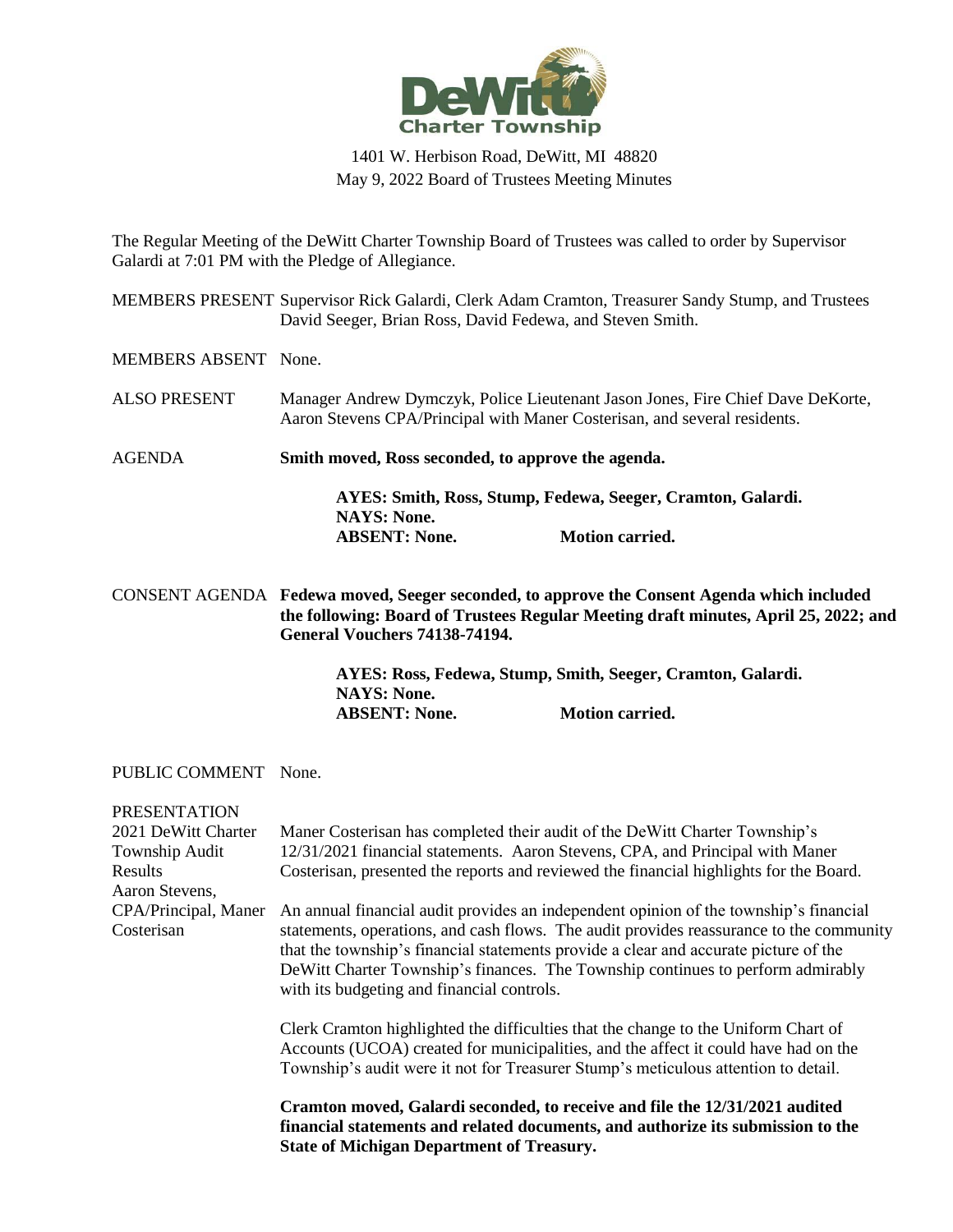|                                                                                         | AYES: Stump, Cramton, Fedewa, Seeger, Ross, Smith, Galardi.<br><b>NAYS: None.</b>                                                                                                                                                                                                                                                                                                                                                                                                                                                                                                                                                                                        |                                                                                                                                                                                                                                               |  |
|-----------------------------------------------------------------------------------------|--------------------------------------------------------------------------------------------------------------------------------------------------------------------------------------------------------------------------------------------------------------------------------------------------------------------------------------------------------------------------------------------------------------------------------------------------------------------------------------------------------------------------------------------------------------------------------------------------------------------------------------------------------------------------|-----------------------------------------------------------------------------------------------------------------------------------------------------------------------------------------------------------------------------------------------|--|
|                                                                                         | <b>ABSENT: None.</b>                                                                                                                                                                                                                                                                                                                                                                                                                                                                                                                                                                                                                                                     | <b>Motion carried.</b>                                                                                                                                                                                                                        |  |
| <b>PUBLIC HEARING</b>                                                                   | None.                                                                                                                                                                                                                                                                                                                                                                                                                                                                                                                                                                                                                                                                    |                                                                                                                                                                                                                                               |  |
| <b>COUNTY</b><br><b>COMMISSIONER</b><br><b>REPORT</b>                                   | None.                                                                                                                                                                                                                                                                                                                                                                                                                                                                                                                                                                                                                                                                    |                                                                                                                                                                                                                                               |  |
|                                                                                         | CORRESPONDENCE Correspondence included the following: 2022 Q1 Performance Dashboard; DeWitt<br>Township Fire Department Letter of Thanks; DeWitt Township Resident, Irene Dunham;<br>and Consumers Energy Notice of Hearing.                                                                                                                                                                                                                                                                                                                                                                                                                                             |                                                                                                                                                                                                                                               |  |
| <b>UNFINISHED</b><br><b>BUSINESS</b>                                                    | None.                                                                                                                                                                                                                                                                                                                                                                                                                                                                                                                                                                                                                                                                    |                                                                                                                                                                                                                                               |  |
| <b>NEW BUSINESS</b><br>Administrative<br><b>Assistant I</b> – Police<br>Department Hire | Due to the recent resignation of a long-term employee, the Township posted for an<br>Administrative Assistant I position within the Police Department. Assistant Manager<br>Coleman and Lieutenant Jones conducted interviews on April 28th and recommend the<br>hiring of Shelley Stine for the .75 FTE position. Manager Dymczyk provided the job<br>description, and 2022 wage schedule.                                                                                                                                                                                                                                                                              |                                                                                                                                                                                                                                               |  |
|                                                                                         | physical.                                                                                                                                                                                                                                                                                                                                                                                                                                                                                                                                                                                                                                                                | Smith moved, Fedewa seconded, to approve the hiring of Shelley Stine for the<br>position of part-time Administrative Assistant I at Grade 2 Step 6 in the Police<br>Department contingent upon the successful completion of the preemployment |  |
|                                                                                         | <b>NAYS: None.</b><br><b>ABSENT: None.</b>                                                                                                                                                                                                                                                                                                                                                                                                                                                                                                                                                                                                                               | AYES: Smith, Seeger, Cramton, Stump, Fedewa, Ross, Galardi.<br><b>Motion carried.</b>                                                                                                                                                         |  |
| DayStarr                                                                                | Metro Act Approval - In 2002, the State of Michigan passed PA 48, known as the Metro Act. This created a<br>standard agreement between utility companies and local jurisdictions for the use of right-<br>of-way. In turn, the Township receives a yearly distribution from the State based upon<br>the number of miles of right-of-way. The Township is required to use these funds to<br>offset the cost of maintaining the right-of-way. This agreement with DayStarr LLC (dba<br>DayStarr Communications) is for an initial duration of fifteen (15) years, and can be<br>extended for five $(5)$ years up to three $(3)$ times, for a total of thirty $(30)$ years. |                                                                                                                                                                                                                                               |  |
|                                                                                         | Seeger moved, Stump seconded, to authorize the Township Clerk to execute a Metro<br>Act Right of Way Permit with DayStarr LLC (dba DayStarr Communications)<br>expiring May 9, 2037, pending legal review.                                                                                                                                                                                                                                                                                                                                                                                                                                                               |                                                                                                                                                                                                                                               |  |
|                                                                                         | AYES: Smith, Seeger, Cramton, Stump, Fedewa, Ross, Galardi.<br><b>NAYS: None.</b><br><b>ABSENT: None.</b><br>Motion carried.                                                                                                                                                                                                                                                                                                                                                                                                                                                                                                                                             |                                                                                                                                                                                                                                               |  |
|                                                                                         |                                                                                                                                                                                                                                                                                                                                                                                                                                                                                                                                                                                                                                                                          |                                                                                                                                                                                                                                               |  |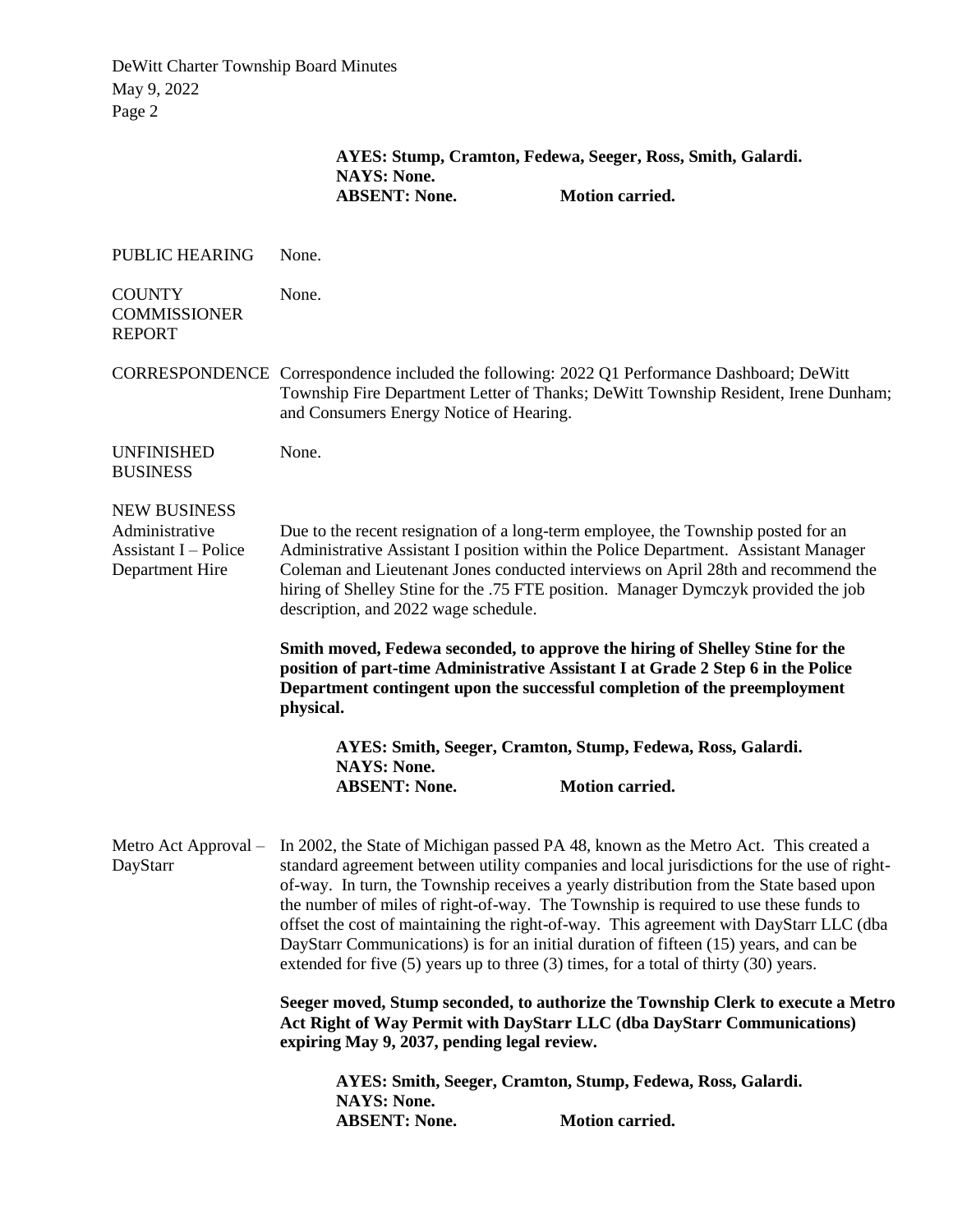| <b>Election Inspector</b><br>Wage Scale | Effective January 2018, Clerk Mosier and the Board approved the current wage scale for<br>all DeWitt Township Election workers:                                                                                                                                                                                                                                                                                                                                                                                                                                                          |  |  |
|-----------------------------------------|------------------------------------------------------------------------------------------------------------------------------------------------------------------------------------------------------------------------------------------------------------------------------------------------------------------------------------------------------------------------------------------------------------------------------------------------------------------------------------------------------------------------------------------------------------------------------------------|--|--|
|                                         | • Chairpersons - \$13.00<br>• Assistant Chairpersons - \$11.00<br>• Election Inspectors - \$10.00                                                                                                                                                                                                                                                                                                                                                                                                                                                                                        |  |  |
|                                         | At the time, Clerk Mosier described the pressures associated with maintaining a<br>competitive election wage including the inevitable comparison to the current minimum<br>wage, remaining comparable to other jurisdictions, and maintaining an adequate number<br>of election workers (over 100). Everything that Clerk Mosier described still exists, and<br>now one can add to it the seemingly never-ending threat of a global pandemic, increased<br>attention on the right to carry firearms in precinct, and the current environment of<br>election misinformation and distrust. |  |  |
|                                         | City of DeWitt Clerk Lisa Grysen and Clerk Cramton initially discussed raising wages<br>for Election workers prior to the November 2020 Presidential Election, and were not able<br>to accomplish the task. Both communities did pay a "hazard bonus" to workers for<br>working during the pandemic. Once again, the two Clerks have coordinated and are both<br>proposing the following wage scale:                                                                                                                                                                                     |  |  |
|                                         | • Chairpersons - \$15.00<br>• Assistant Chairpersons - \$13.00<br>• Election Inspectors - \$12.00                                                                                                                                                                                                                                                                                                                                                                                                                                                                                        |  |  |
|                                         | It is important that the wage increase is coordinated with the City of DeWitt as DeWitt<br>Township serves the same greater community of voters. Clerk Grysen will be requesting<br>the same increase for her election workers.                                                                                                                                                                                                                                                                                                                                                          |  |  |
|                                         | Fedewa moved, Ross seconded, to establish the following Election Inspector Pay<br>Schedule, effective June 1, 2022, as follows: Chairperson hourly rate at \$15.00 per<br>hour, Assistant Chairperson hourly rate at \$13.00 per hour, and Election Inspector<br>hourly rate of \$12.00 per hour. Training pay to remain \$30.00 for Certification<br>Training, and \$20.00 for ePollbook and other miscellaneous trainings.                                                                                                                                                             |  |  |
|                                         | AYES: Smith, Seeger, Cramton, Stump, Fedewa, Ross, Galardi.<br><b>NAYS: None.</b>                                                                                                                                                                                                                                                                                                                                                                                                                                                                                                        |  |  |
|                                         | <b>Motion carried.</b><br><b>ABSENT: None.</b>                                                                                                                                                                                                                                                                                                                                                                                                                                                                                                                                           |  |  |
| STAFF, & BOARD<br><b>COMMENTS</b>       | EXTENDED PUBLIC, Lenore O'Jibway addressed the Board about the ability to raise chickens and vegetables<br>in residentially zoned areas of the Township. She has submitted a letter to the Clerk's<br>office and it will be presented at the next Board meeting.                                                                                                                                                                                                                                                                                                                         |  |  |
|                                         | Fire Chief Dave DeKorte informed the Board that the previous weekend was quite busy<br>with 16 calls including an electric vehicle fire that was difficult to extinguish. He<br>presented that this year is the 60 <sup>th</sup> year of the DeWitt Township Fire Department, and in<br>his historical research uncovered that it is also the 30 <sup>th</sup> year of department service for<br>Trustee Fedewa. A celebration was held for Trustee Fedewa this morning.                                                                                                                 |  |  |
|                                         | Police Lieutenant Jason Jones updated the Board on the recent command meeting where<br>he set expectations for the Department while he performs the duties of Chief on an                                                                                                                                                                                                                                                                                                                                                                                                                |  |  |